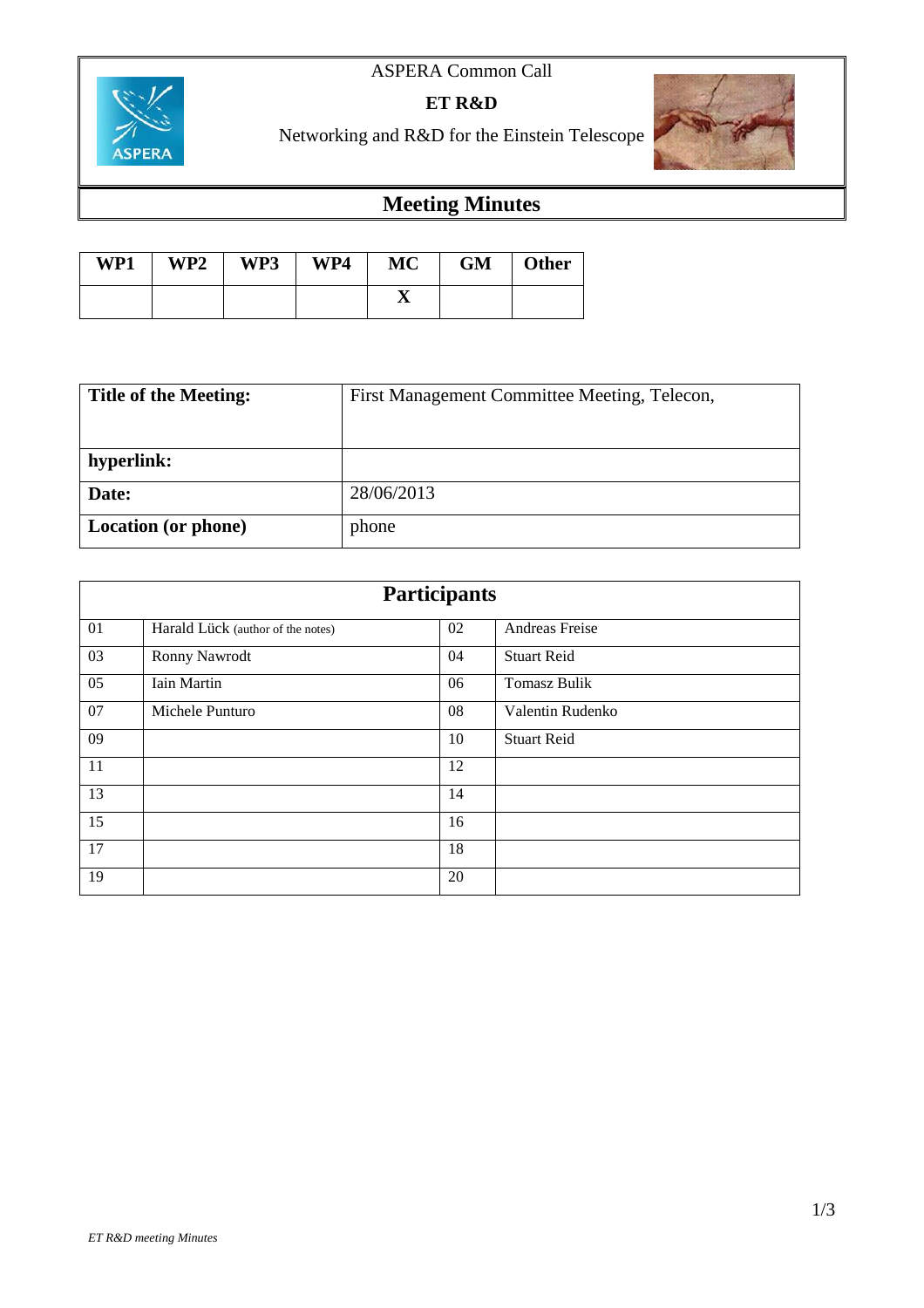#### Agenda

1) Constitution of MC 2) Deputy Project Coordinator 3) MOU issues and signing

4) AOB (ET symposium)

1) Constitution of MC

Without the MOU being signed there is only a preliminary Management Committee which met today. Also without the MOU in place there are no rules concerning a required quorum for voting issues. Hence we took the liberty to vote without quorum and I ask you to signal any potential dissent by mail.

The general opinion was that an efficient Management Committee (MC) has to be small.

It was agreed on the following:

- Associated partners will get an advisory seat on the MC means a non-voting seat
- Italy and France shall be represented as consortia, where EGO will represent Italy. Michele will organize a teleconference with all associated partners and find some agreement
- Each party will have at most one seat in the MC

#### So the definition of MC in the MOU will be:

The MC is composed of one authorized representative from each participating country, plus the Project Coordinator, the Deputy Project Coordinator and the Working Group Chairs. Countries with only associated parties will also have an advisory representative in the MC without voting rights. Each party will have at most one representative in the MC.

Hence the current composition of the MC is: Project Coordinator: Harald Lück Deputy Coordinator: Michele Punturo (see below) Working group chairs: Sathyaprakash, Jo v.d. Brand, Ronny Nawrodt, Andreas Freise Country representatives:

- Netherland -
- Germany -
- UK (Iain Martin ?)
- Poland (Thomasz Bulik)
- Russia (Valentin Rudenko)
- Italy (TBD if any additional to Michele)
- France (TBD)

2) Deputy Project coordinator

It was agreed on having a Deputy Project Coordinator. Michele Punturo volunteered and was unanimously elected.

#### 3) MOU issues

Jo mentioned that covering intellectual property rights would cause a lot of additional work with the legal departments. We will try to minimize this aspect in the MOU.

Looking up the request from ASPERA concerning the content of the MOU gives this:

Concerning the contents of this agreement it is **suggested** that the MoU should cover

- responsibilities and rights of the project partners;
- arrangements for the management of the project and its finances